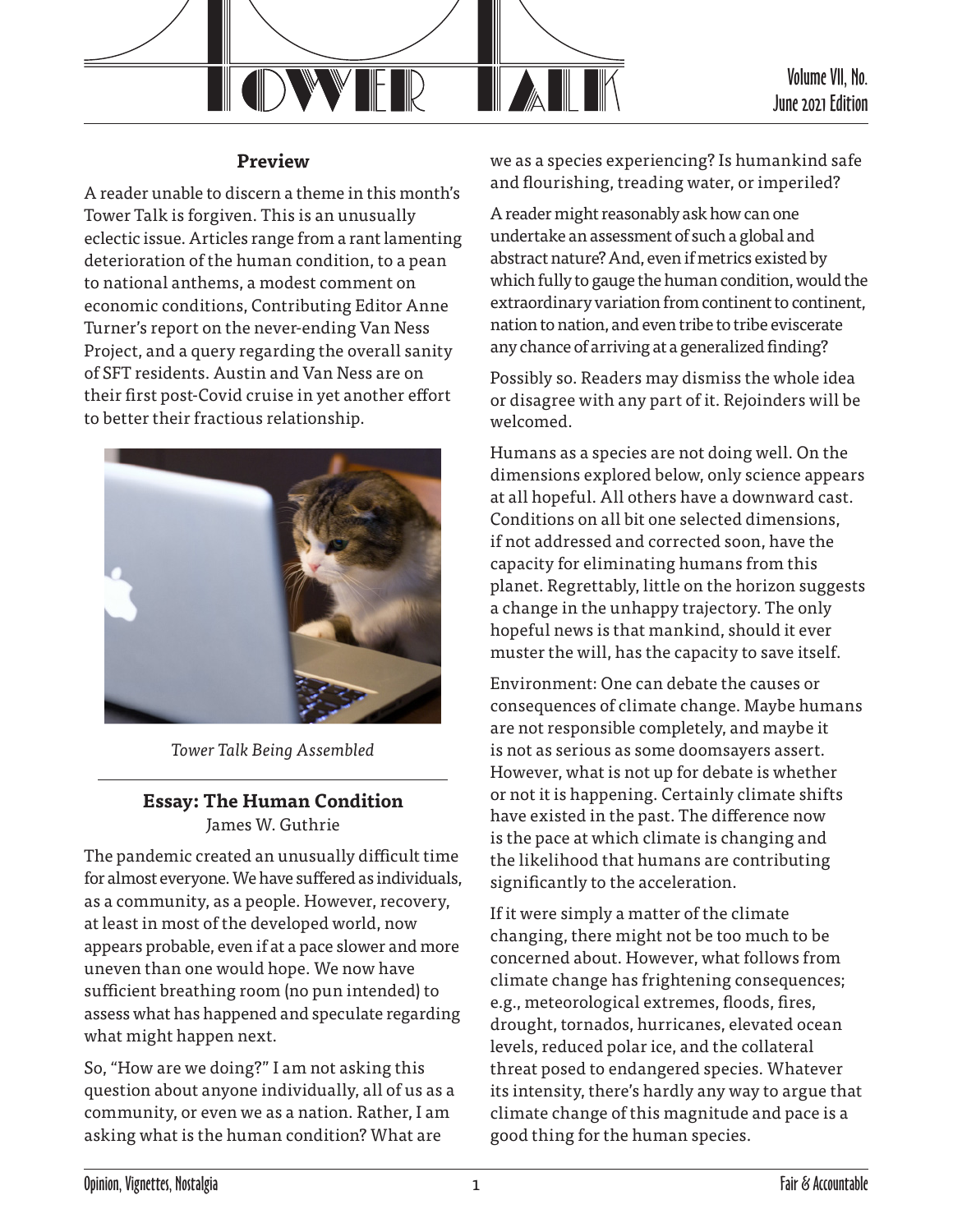Moreover, whereas modernized nations, the U.S. included, are aiming at lower long term heat absorbing carbon emissions, huge challenges remain in Asia and Africa where inhabitants depend crucially upon fossil fuels.

Wealth: Never in human history have so few controlled so much treasure and so many others suffered as a consequence. An estimated 7 billion humans inhabit Planet Earth. That is a stunning figure and worrisome by itself. Possibly we are already over-extending earth's resources. What also is disturbing is the distribution of resources. Credit Suisse reports that the top one percent of households globally own 43 percent of all personal wealth, while the bottom 50 percent own only one percent off total wealth. That toptier one percent amounts to 52 million people who are all millionaires in net wealth (after debt). Within this elite fraction are 175,000 ultrawealthy people (those with over \$50 million in net wealth), or 0.1 percent, who in turn own 25 percent of the world's wealth.

Certainly throughout history a few controlled more resources than the many. However, it is unlikely that the magnitude of inequality has ever been anything like the present. This disequilibrium has consequences, almost no one of which is good. Not only are some humans deprived of fundamental needs, the scandalous flaunting of opulence on the part of mindless celebrities triggers resentment and alienation and contributes to social instability and violence.

Health: More is known regarding health than ever before, yet huge segments of the world's population suffer ill health. In poor societies, food and medical care are insufficient. In wealthy societies, supplies of food may be sufficient, but it is unhealthy food. Processed foods are triggering obesity, diabetes, and other diseases. Diet may also be triggering a reduction in and malformation of male sperm. Fertility rates in wealthy nations are plummeting.

Fulfillment: An ever more depersonalized universal culture is emerging. Electronic communications, so-called "social media," are driving people apart. Nuance, subtlety, intimacy, tolerance, understanding, inspiration, sympathy, compassion, and genuine humor are now devalued and replaced by slogans, stereotypes, symbols, artifice, and superficiality. "Easy" and "fast "are replacing "accurate" and "complete."

Electronic communication forces one to be extreme in order to be noticed. Little about such communication caters to the norm or pulls people together. Facebook is advertised as a means for joining us when, in fact, it is only a platform for advertising. Organized religion has lost much of its ability to create community and often now serves as a wedge to divide.

Science: This is a double-sided coin. One need only follow the exploits of those exploring Mars to see how extraordinary science and technology can be. The rapid development and distribution of Covid-19 vaccines is another stunning example of science's promise. We are led to believe that even more wizardry exists on the horizon in the interstices where biology meets chemistry and physics. Alternatively, artificial intelligence portends of both hope and harm. Warfare is becoming ever more deadly and depersonalized. Only in the modern era has the capacity existed to obliterate the entirety of mankind from the face of the Earth.

Leadership: Historically, humans have benefited from the presence of acclaimed leaders, such as Winston Churchill, Mahatma Gandhi, Nelson Mandela, Martin Luther King, Franklin Delano Roosevelt, Margaret Thatcher, and Mother Teresa. These individuals and those like them promoted a moral high ground, but also could inspire those around them to reach for a greater good.

While finance and technology have notable contemporary leaders, e.g., Bezos, Musk, Gates, Buffett, and several Chinese entrepreneurs, it is difficult to proclaim them as worldly leaders in any sense other than commerce. They are influential; they shape day-to-day living and the environment, but do little to shape the soul, enhance human spirit, or proclaim a path to a better world. No religious leader currently exists, certainly no longer the Pope, who can bind humanity together.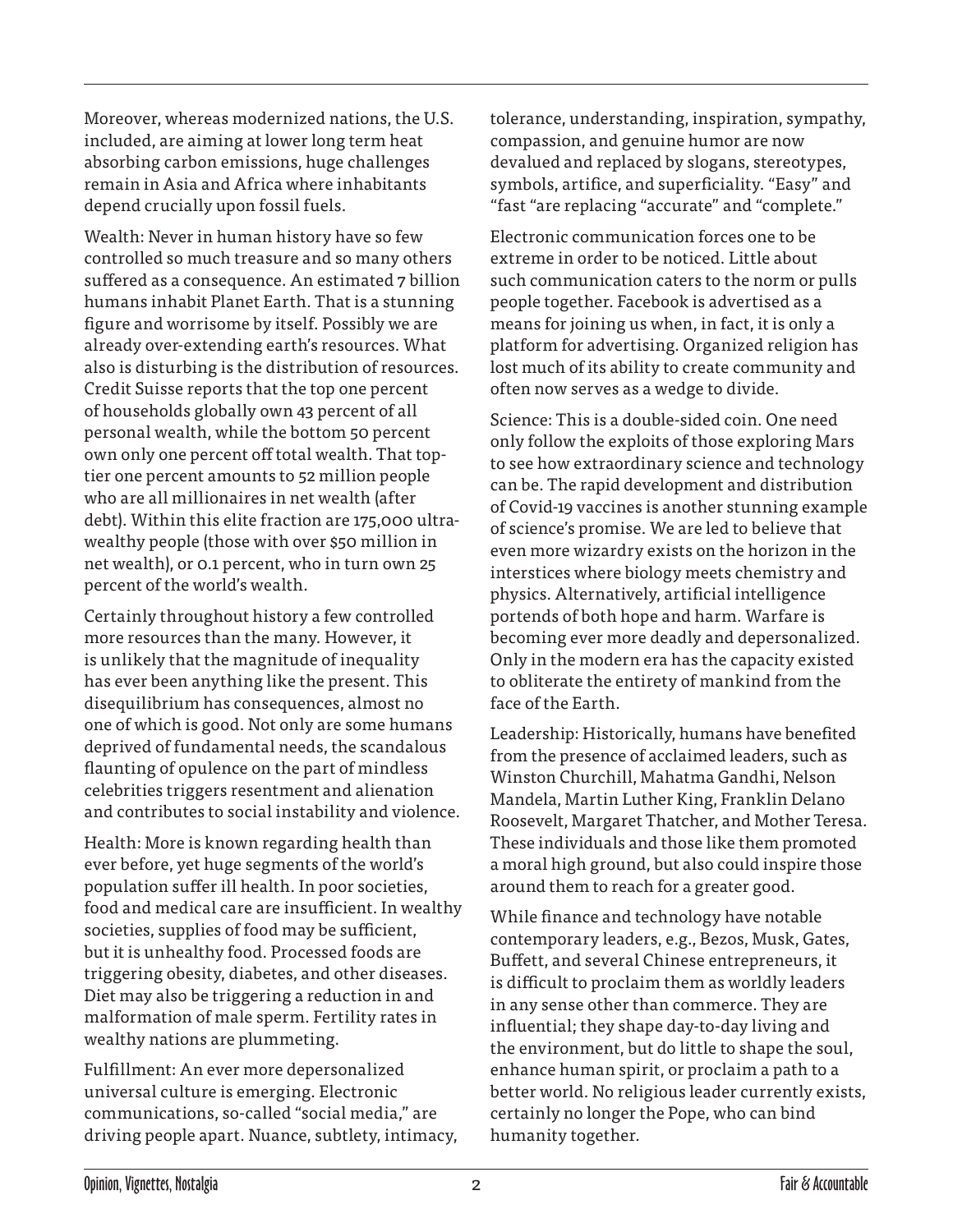

### **Economic Complexities** James W. Guthrie

U.S. economic recovery is underway. Still, major impediments stifle greater economic growth. One is a shortage of critical materials needed for manufacturing and construction. For example, the current shortage of new automobiles occurred because manufacturers cannot get the electronic chips they need. Within a year, market dynamics will sort out most of these supply problems.

Another growth impediment is a shortage of labor in service areas, such as restaurants, hotels, and commercial retail. Despite job openings, unemployment remains higher than the pre-Covid period. This condition is puzzling because many advertised jobs are going unfilled.

Sometimes, the answer is easy. Truck drivers, for example, are in short supply. Moving companies and freight haulers cannot fulfill customer orders because they cannot find sufficient numbers of drivers. This inconveniences consumers, but it also contributes to inflation because companies operating trucks are increasing their billing prices, simply because they can.

This is likely a short-term problem. Truck driving schools shut down during pandemic. They are now reopening and enrolling large numbers of prospective drivers. When they return to full operation, the driver supply likely will return to a better balance

Something else may explain labor shortages. Currently, in some states, federal Covid cash supplements, unemployment benefits, and state and local welfare payments are more lucrative than working.

Here are a few examples of states in which total unemployment and welfare payments come close to matching or exceed average individual annual wages: Hawaii: \$60,590, New York: \$43,700, New Jersey: \$43,450, and California: \$40,245. For those in low paying jobs, a return to work means a cut in pay.

#### **Regrettable Truth: Extra-Terrestrials Reside at The Towers** James W. Guthrie

I previously thought Trump supporters were a bit over the top regarding ballot box irregularities. In light of what I describe below, I am more sympathetic to any charges of voter fraud.

I am not being cute here. What follows is an accurate, dispassionate, and verifiable description of a real life, true event. Readers perhaps can connect the dots.

Among my civic duties, I serve as a member of the Program Committee. I and committee colleagues were interested in gaining information regarding resident preferences. "What kinds of programs do people want to watch or participate in, and at what time of day would they prefer they be offered?"

To determine answers to these questions we designed a simple one-page survey. Copies were distributed to all resident cubbies. The survey directed respondents to place completed surveys in a security desk ballot box. On Friday afternoon May 14, an appropriately labeled ballot box was placed at the lobby security desk.

Before placing the box on the main lobby Security Desk counter, I peered into it; I even put my hand all the way to the bottom to ensure that it was empty. Then I put the top back on the ballot box in anticipation that residents would place completed program survey forms in it at their convenience.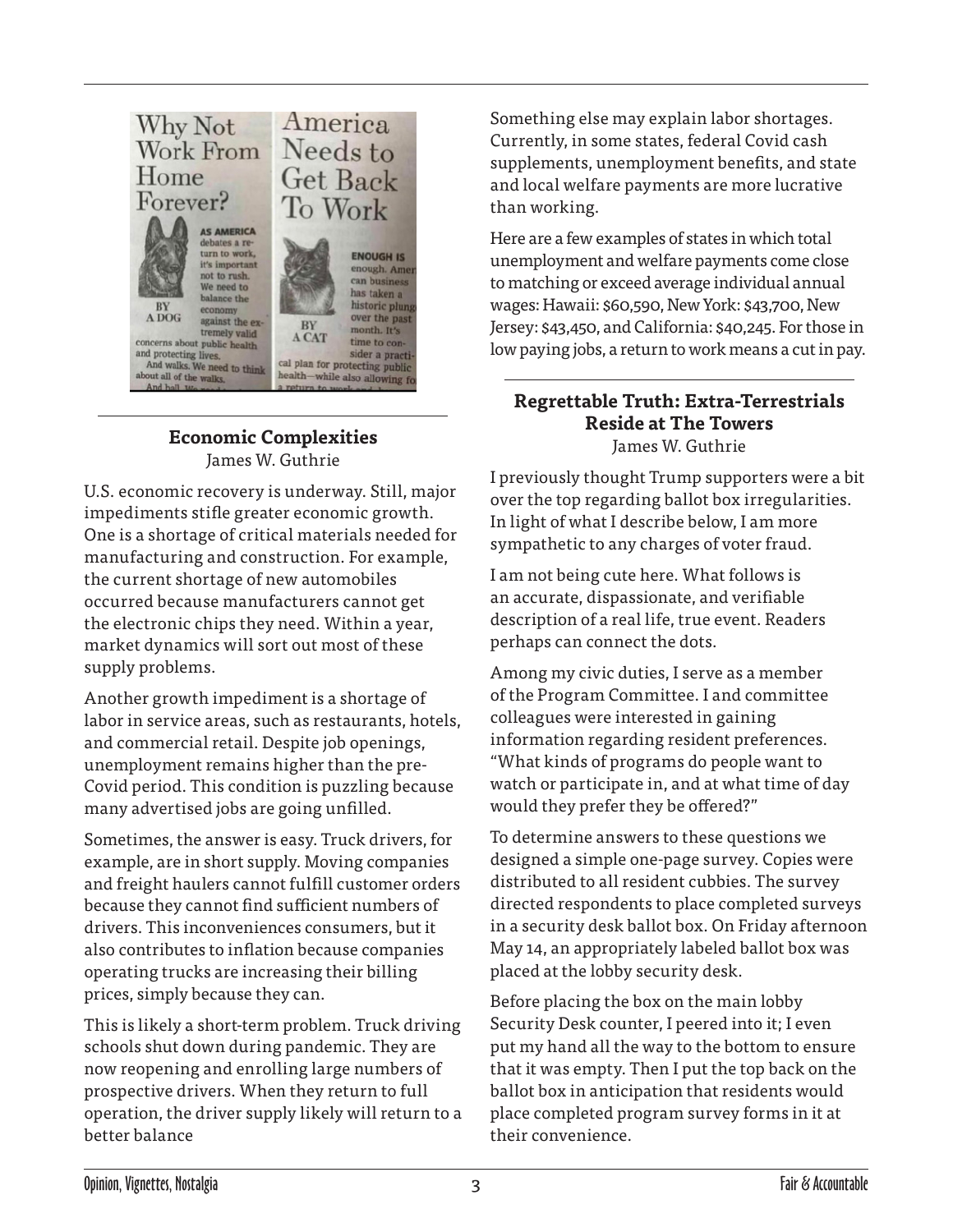On Saturday morning, May 15, I harvested responses. The box is small, and I did not want a resident to be discouraged because he or she could not cram a completed survey into an overly full box.

Using my key, I opened up the box and found five completed program surveys. But that is not all I found. The box also contained surveys for other purposes, surveys that had been distributed over many prior weeks. There was a Shelter-in-Place survey from the Safety Committee and a Next Steps Advisory Committee survey.

The most curious item in the ballot box was not a survey of any kind; it was an envelope marked "Ballot". This is precisely the kind of envelope the nominating committee uses when distributing materials for Resident Council elections. It is even identically stamped "Ballot."

I conferred with one of my Program Committee colleagues and recently elected Resident Council member, Michele McLaughlin, (note: her first name has just one "l") and she inquired "Was the long overdue ballot cast by one of my supporters?"

That moved me to open the ballot envelope. Of the candidates listed, Michele was not one of them. That was perplexing. I chaired the nominating committee that put her on the ballot as a 2021 candidate. Why was her name not on this ballot?

Upon a closer reading, I determined that the ballot was not from the most recent Council election; it was from the one preceding it, the 2019/2020 Council election.

There is no way that this ballot could have been in the box when I secured it on Friday from Annie Tang. I had visually inspected the box interior and had thoroughly run my hands all the way to the bottom. When initially placed at the security desk, it was an empty box. The above listed items had to have been placed in this box sometime between Friday afternoon and Saturday morning.

I can cut people some slack for putting other surveys, even vastly out of date surveys, in the box. But what in the world motivated someone to put an outdated Council election ballot in the box? Stranger yet, we harvested a package of flower seeds from the ballot box.

Who are my fellow residents? Can someone be out of touch by as much as 15 months? Who would place flower seeds in a ballot box? Are forces at work that are not easily explained? Just sayin'.

> **National Anthems** Eric Kamal Hilgendorf

I miss a lot of things these days thanks to the wide roaming nature of Covid, and I am not alone. If I were to create a list, it would span everything from festivals and food trucks to sports and social life. But one of the most emblematic and notable personal losses for me stems from the fact that I live across from a school, in Abu Dhabi. When school was in session (and I don't mean online), every morning young voices raised in song, wafted across the street, as they proudly sang the National Anthem of the UAE.

I was born and grew up in Beirut before and during the Lebanese Civil War and I gleefully attended an all-Arabic elementary school off Corniche Al Mazraa. I loved everything about it and even though I was the sole American in a sea of Arab youth, one of my favorite memories was standing with the entire student body and belting out the national anthem every morning for assembly.

It was like the scene from the Tom Hanks animated movie, The Polar Express, in which all the elves at the North Pole are singing "Santa Claus is Coming to Town." Except for the fact that the elves were all clad in red and we were dressed in green uniforms, that was us, all 800 students, singing at the top of our lungs. And as children are occasionally less inhibited, we sang loud and strong, regardless of whether or not we were a mile and a half off key because above all, what mattered was participation.

There is something crucial in national anthems, isn't there? Below the words and underneath the melody, there is something like a subconscious river that carries us as individuals into a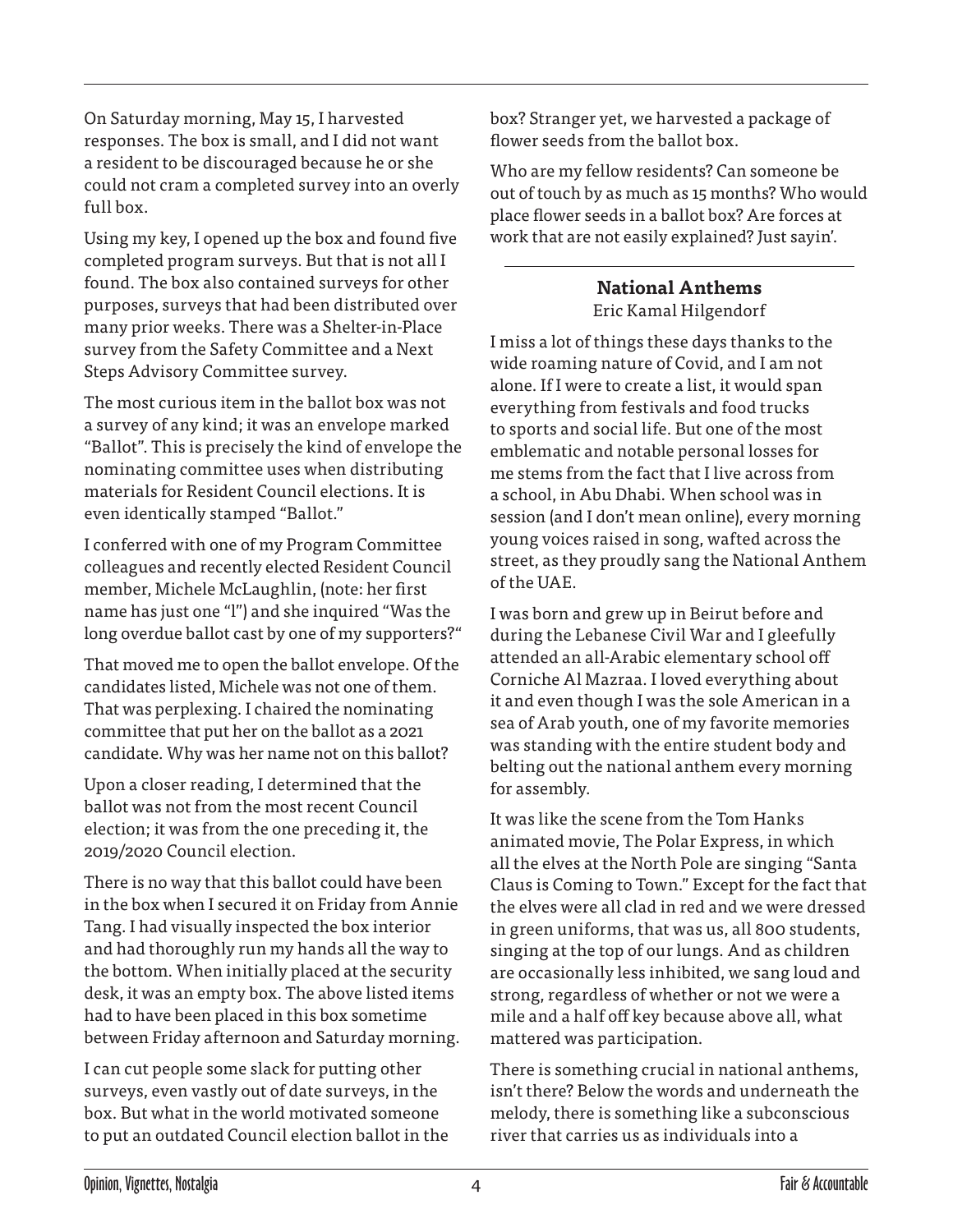collective calm lake. For me, it doesn't matter if the color of your passport or the imprimatur is different from mine, or if my anthem isn't being sung. The event is all-embracing and for that single moment when we rise in respect, we are united. Call me an emotional simpleton, but there is tremendous power when we stand shoulder-to-shoulder (apologies Mr. and Mrs. Covid, now it's "when we stand appropriately socially distanced, at least six feet apart") face the flag and participate in honoring that image of unity for a common ideal or a shared vision. In those moments, with our pasts behind us and the future on our doorstep, it begets the notion that nothing is out of reach and whatever we set our minds upon, we can achieve.

If this current Covid contagion has taught us anything, it is that we are far more vulnerable and fragile while simultaneously far more tightly coupled and connected than we ever previously imagined. If we can keep that reality, that sense of oneness, as our central focus, there is pervasive power that will eclipse not only this situation, but any other challenges that will come our way.

I pine for the day when Covid is not garnering the bulk of global headlines and calling all the social policy shots so that we can reassemble and once again stand united to honor our individual and collective positions on this journey. Perhaps in the meantime, hearing the national anthem at schools (albeit empty schools), might add to that daily dose of gratitude for all that the leadership government is doing to get us through these times, and the togetherness for which we all long.

# **Red on Van Ness** Anne M. Turner

The San Francisco Municipal Transportation Agency (SFMTA) is running a \$303 million project which it says will be our first Bus Rapid Transit (BRT) system. It plans to operate buses up and down Van Ness at greater speeds due to dedicated lanes and synchronized stop lights. The project requires tearing up and repaving Van Ness, new landscaping, and concrete bubbles for

bus stops. Sensibly, since the street is torn up anyway, old sewers and water system pipes are also being replaced.

I have been following this project for the last three or four years from my 9th floor apartment on the Van Ness side of SFT. It seems to me that construction workers never finish anything: they dig and dig, excavate a lot of rock, and then disappear for months at a time. Lately, however, SFMTA claims to see light at the end of the tunnel. They are now projecting a completion date of Winter, 2022, and they say the workers are engaged in finishing tasks: creating surface bus lanes, planting trees, activating the new streetlamps, etc.



Here is what I have observed over the last few months. First, workers spend a lot of time creating two parallel lanes running the length of each block. They are divided by a four-footwide trench, which currently contains construction debris. The dirt is pounded

"I'd let you talk more, but you're not as interesting as me."

down, and side barriers are created using wood forms. Eventually, cement trucks turn up to fill the new spaces, and I was sure that once the concrete dried, asphalt would follow. Watching professionals lay concrete is wonderful fun: they use long sweeper poles to flatten it, and specialists crawl from the sides, smoothing out the surface. The hole is covered with plastic sheets and after a couple of days of drying metal grids are laid across the concrete (maybe 10 feet apart?).

Now comes the mystery part. Two types of trucks appear: one pumps its sand and gravel contents up to a tank on the other, which swishes the mixture around turning it red, and then pumps it through a mobile tube down to workers in the concrete lane. The workers create a layer that doesn't look very deep, but it does cover the metal grids. It is smoothed, and then other workers throw some sort of red liquid on top. This is also